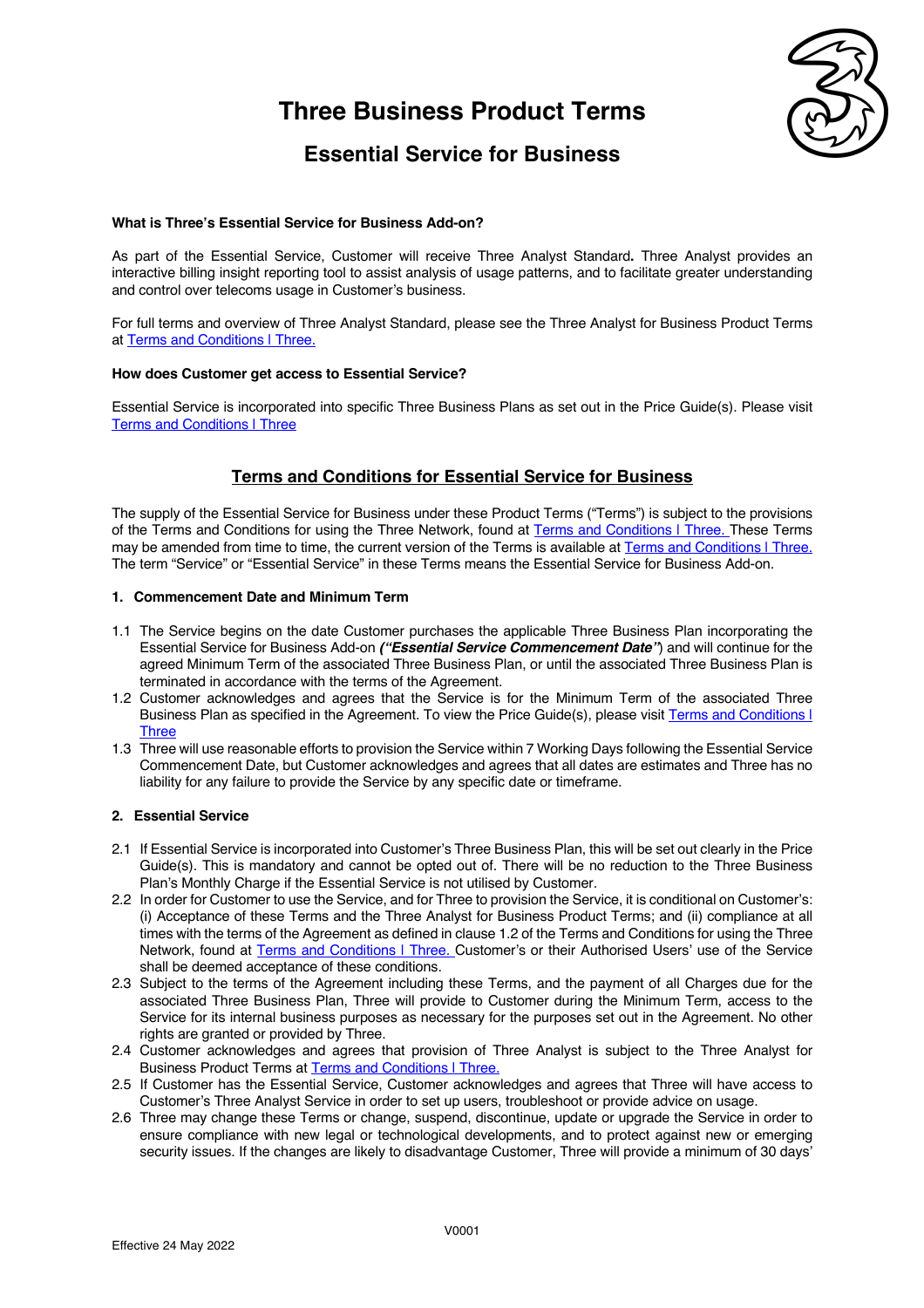## **Three Business Product Terms**



### **Essential Service for Business**

notice. By continuing to use the Service after that time, Customer is expressing and acknowledging acceptance of the changes.

#### **3. Use Restrictions**

- 3.1 Customer agrees:
	- 3.1.1 the Service is provided for Customer's internal use and Customer shall not permit access to the Service to any third party through any means;
	- 3.1.2 to use the Service only for purposes that are permitted by (i) the Agreement (ii) the Terms; and (iii) any applicable law or regulation; or (iv) any license or authorisation applicable to Customer or Three;
	- 3.1.3 not to do anything which damages or adversely affects the performance of the Service (nor permit any other person to do so) for itself or other Three customers or that may cause degradation of service levels to other Three customers as determined by Three (acting reasonably);
	- 3.1.4 not to store, distribute or transmit any material through the Service that is unlawful, harmful, threatening, defamatory, obscene, harassing or racially or ethnically offensive; facilitates illegal activity; depicts sexually explicit images; or promotes unlawful violence, discrimination based on race, gender, colour, religious belief, sexual orientation, disability, or any other illegal activities;
	- 3.1.5 not to transfer, temporarily or permanently, any of its rights under the Agreement;<br>3.1.6 not to use the Service in such a way it constitutes a violation or infringement of the
	- not to use the Service in such a way it constitutes a violation or infringement of the rights (including intellectual property rights) of any person, firm or company; or
	- 3.1.7 not to access (or attempt to access) the Service by any means other than through the interfaces provided by Three.
- 3.2 Customer must use the Service in accordance with any reasonable instructions given by Three and shall not attempt to circumvent any applicable security at any time.
- 3.3 Customer shall be liable for any acts and/or omissions of any Authorised User, or any other persons authorised by them to access the Service.
- 3.4 Three may (in its sole discretion for operational, technical or commercial reasons) determine that it may not be able to provide some or all requested components of the Service and reserves the right to offer Customer:
	- 3.4.1 the remaining components of the Service; or<br>3.4.2 an equivalent or improved service to replace
	- an equivalent or improved service to replace the Service.

#### **4. Warranties**

- 4.1 Three warrants that the Service to be provided under the Agreement will be performed with reasonable skill and care.
- 4.2 Customer acknowledges that they have assessed for themselves the suitability of the Service for their requirements, and that Three does not warrant that the Service will be suitable for such requirements.
- 4.3 Three does not represent or warrant that the operation of the Service will be uninterrupted, fault-free or errorfree. If Customer suffers any disruption to the Service, Customer should contact Three in accordance with the Terms and Conditions for using the Three Network for Business customers, found at Terms and Conditions | **Three**
- 4.4 Except as expressly stated above, all other warranties, conditions, terms, undertakings and representations, expressed or implied, statutory or otherwise, in connection with Essential Service or any services provided to the Customer ancillary or incidental to the use of the Essential Service, are hereby excluded to the fullest extent permitted by law.

#### **5. Essential Service Support**

- 5.1 Three will respond to Customer queries or reported faults as soon as reasonably practicable by taking service support measures it deems appropriate. Customer should contact the Three Business Service Team for such support.
- 5.2 For the purposes of making improvements to the Service, scheduled unavailability may be required from time to time. Three will use reasonable efforts to schedule unavailability in a manner that minimises disruption to Customer, but excludes all liability.

#### **6. Liability (Limitations and Exclusions)**